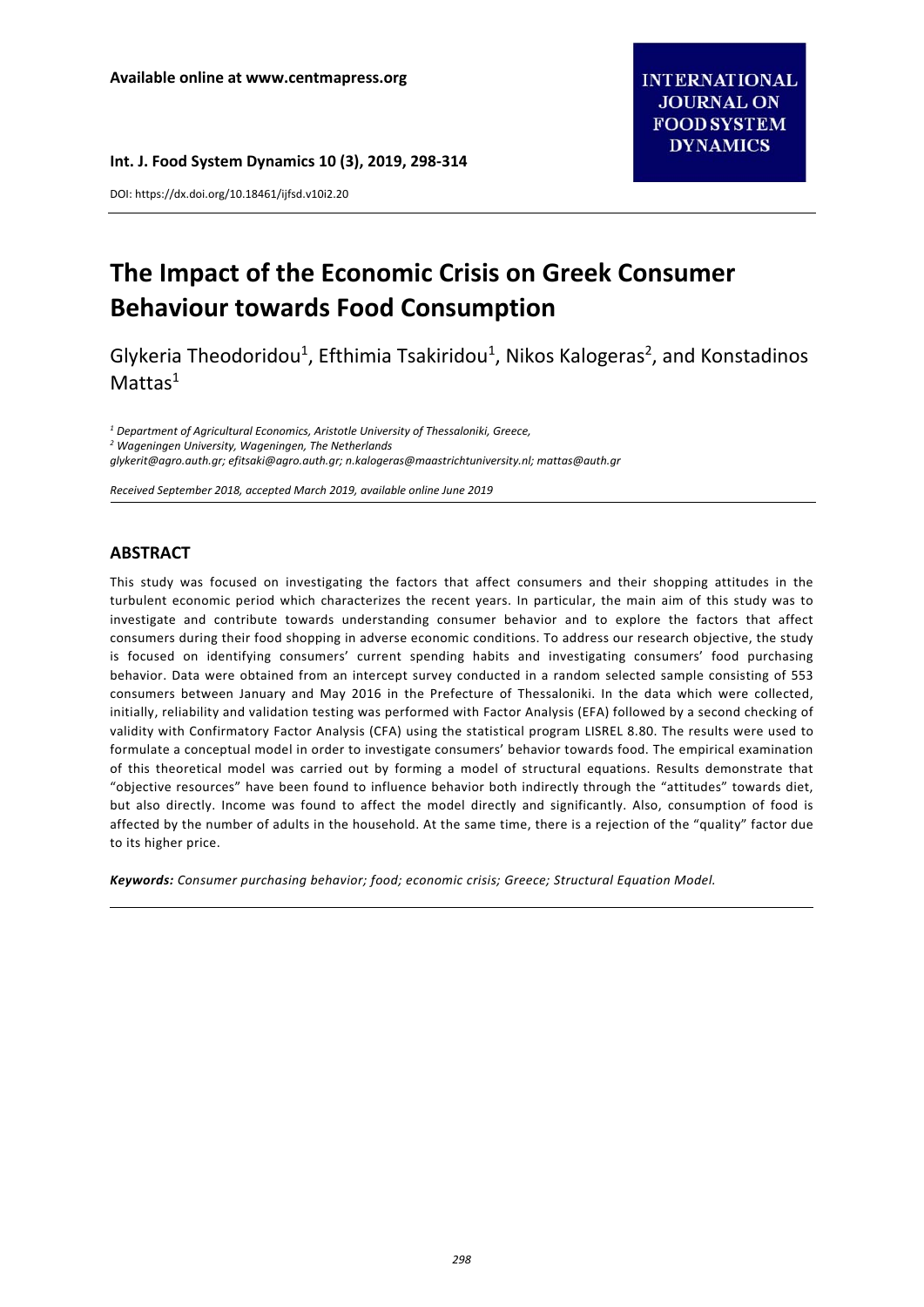#### **1 Introduction**

In Greece, the economic crisis in 2008 caused a deep recession in its economy. The social consequences of this crisis are very discouraging, with the unemployment rate continuously increasing without knowing until now when and where it will reach its peak. When the crisis started (2008), the official unemployment rate was 14.8%; in June 2011 it was 17.2% (Frangos et al, 2012, EL.STAT, 2012), and in September 2014 it increased up to 26.1%. The biggest percentage of unemployed people, at almost 50%, is in the 20 to 35 year‐old age group, while the total number of unemployed people are over one million (Eurostat, 2014).

Consumption in both private and public sectors took a big hit resulting in major reductions which affected every sector of the economy, even the food sector (Karelakis et al, 2013; ELSTAT, 2012). Facing decreased wages up to 30%, with average annual household income estimated at 13.000 euros, at the same time, 20% of people live on 6.500 euros per vear (OECD, 2011), increased taxation and recession; low‐ and middle‐income households have difficulty to even maintain the regular accounts (Frangos et al, 2012). Because of the failure to implement working programs through the years, a significantly large percentage of the population (35,7%, 2015) is living near or below the poverty level, with the majority of them being pensioners, unemployed, immigrants and even former entrepreneurs (KEPE - Centre of Planning and Economic Research, 2012; Vlontzos et al, 2017).

According to a wide range of surveys, an average of six out of ten households in Greece during the financial crisis were affected by debt and austerity. Facing cuts in wages and pensions with reductions of up to 30%, increased unemployment rates, taxes and recession, a large proportion of low‐income and middle‐class households had difficulty paying their daily expenses (Frangos et al., 2012). According to a GESEVE (2013) survey, 78% of households faced serious difficulties in meeting needs. 63.7% of households made cuts in food consumption and 50% of households spend only 2.2% of their income to food. 17.9% of Greeks, twice as high as pre-crisis levels, did not have enough money to provide them with the necessary food, placing the country at a higher level of economic downturn, even from countries with emerging economies with much lower per capita income such as China and Brazil (OOSA, 2014).

However, the economic crisis does not affect consumers only economically, but also psychologically, mainly in the beginning stages (Köksal and Özgül, 2007). People start worrying about their future and do not enjoy shopping anymore (Ang et al., 2000). For example, they do not want to spend money on high-quality products, even if they could afford it (Ferrell and Hartline, 2002). In addition, in their study, Ang et al. (2000) and Köksal and Özgül (2007) found that in general, consumers are more likely to think in monetary terms during the financial crisis. They buy only the necessary goods, turn to cheaper brands and have a more rational view of a product's promotion.

In addition, consumer behavior is influenced by the importance consumers give to nutrition, health, food quality characteristics, price, psychological and socio-demographic characteristics (Tsourgiannis, 2008; OECD 2000). Moreover, according to Lazaridis (2003) and Michalopoulos and Demoussis (2001), the social characteristics of consumers, including family size, family income and educational attainment, are a major influence on the food purchases of Greek consumers.

Research has shown that quality, taste, freshness, price, nutritional value, production method, etc (Almli et al., 2011; Ness et al., 2010; Brown et al., 2009) are the main factors influencing consumer purchasing behavior in the food market. Changes in consumer habits in food consumption, food availability and food accessibility, income, urbanization and marketing are also related to consumer decisions about their food market (Kearney, 2010).

However, in the midst of the economic crisis in Greece, all of the aforementioned factors that affect consumers' purchasing behavior towards food are being questioned. As most of our knowledge about consumer behavior towards food comes from surveys conducted before the financial crisis, we do not have real-time results. It is very important to look at the factors affecting the behavior of consumers in times of unfavorable economic conditions, as economic, demographic, social and cultural characteristics influence the consumer's purchasing behavior towards different foods (Michalopoulos and Demoussis, 2001; Kotler, 1994).

Most of the previous researches (Vlontzos and Duquenne, 2013; Frangos et al, 2012; Stevenson et al., 2007) about food choices by consumers during the economic crisis are more descriptive, paying more attention to the factors leading to choice, and focus mainly on poor nutrition and its consequences.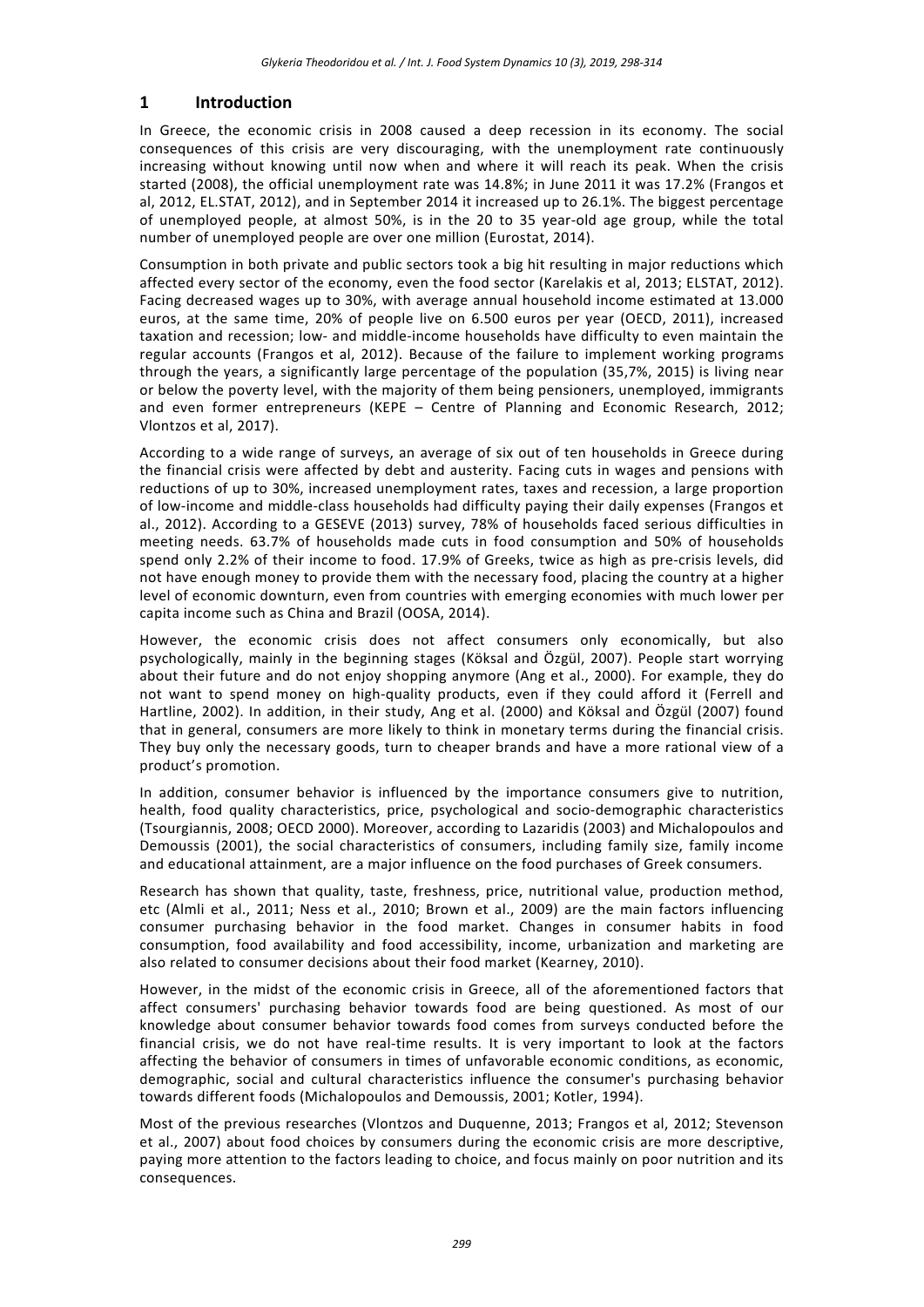In this paper, the main objective of the research is to investigate and contribute to understanding consumers' behavior, exploring the factors that affect consumers during their food shopping in adverse economic conditions.

The paper is organized as follows: First, a literature background on consumers' behavior is presented. Next, the research design is presented, analyzing the survey procedure, questionnaire design and statistical methodology of the study. Finally, the results are listed, followed by concluding remarks and discussion.

# **2 Literature Background**

A review of the literature showed that the impact of the economic crisis on consumers' food purchasing behavior has not been fully explored yet (Basen, 2014). According to the literature, consumers might have to change their buying behavior, but with doubtful results when facing an economic crisis.

According to Solomon (1996), consumer behavior is extremely complex, including a range of events from consumption to the disposal of a product. Choosing food products is a complicated procedure of preferences for sensory characteristics, combined with the influence of nonsensory factors, health claims, price, moral issues and mood (Fotopoulos et al., 2009; Prescott et al., 2002). Economic, social and cultural factors can concur in the adoption of patterns. Physiological and psychological factors that create consumers' preferences and attitudes towards food can be differentiated from interpersonal or social factors (Eertmans et al., 2001).

Consumers encounter an array of stages while choosing services or products (Solomon, 1996). Also, according to Schiffmkan and Kanuk (2004), consumers' behavior is associated with how consumers choose to spend their available sources, such as money, effort and time, on consumption items. Some aspects that can determine consumers' decision-making include: a) personal characteristics like demographics, consumers' attitudes, values, resources and personality, b) environmental influences such as family, culture, social class and personal influences, and c) psychological processes including information processing, attitudes and learning (Blackwell et al., 2001).

Furthermore, studies have shown that typically consumers are faced with a five-stage decision making process (Problem recognition, Information search, Evaluation of alternatives, Purchase decision and Post-purchase evaluation) before making their decision to buy food (Stavkova et al., 2008). However, when they buy frequently purchased low-price items, like food, they usually search less and decide more easily (Zander and Hamm, 2011; Carrigan and Attalla, 2001). The general idea across those models was summarized by Howard (1983) as a four‐stage decision process: Information‐Attitude‐Intention‐Purchase.

The stimulus-response model (or the black box model) examines consumers' behavior. Specifically, the model shows the interaction between consumer characteristics and responses, decision processes and stimuli. Furthermore, it is related to the black box theory of behaviourism, which focuses on the interaction between stimuli and consumers' attitudes and not on their psychology (Furaiji et al., 2012).

Lastly, Fieldhouse (1996) developed the food selection paradigm which suggests that food consumption is influenced by several factors including economic factors, socio‐demographic characteristics, regional diversity, preferences and attitudes, food availability and food choice. But during an economic crisis, consumers' purchasing behavior varies related to their expectations. Ang et al. (2000) showed that during turbulent economic times consumers purchase fewer products, replace luxury products with more economical ones, decisions are based mainly on prices, and consumers make purchases of selected products that fulfill mostly their basic needs.

The cost increase of food often leads to changes in the quantity and type of food being purchased. This may lead to a reduction in the quantity of food consumed, and/or the substitution of high-priced food for cheaper food, which is often less nutritious and of worse quality. Over an extended period of time, changes like these could have negative consequences for nutrition, both through the quantity of food consumed for maintaining energy balance and in the quality of food consumed for maintaining ample intakes of proteins, fats and micronutrients such as vitamins, minerals and trace elements (Thompson, 2012).

According to Mansoor and Jalal (2011) and Flatters and Willmott (2009), in a period of economic crisis, consumers' behavior is described by consumption smoothing at various levels. People are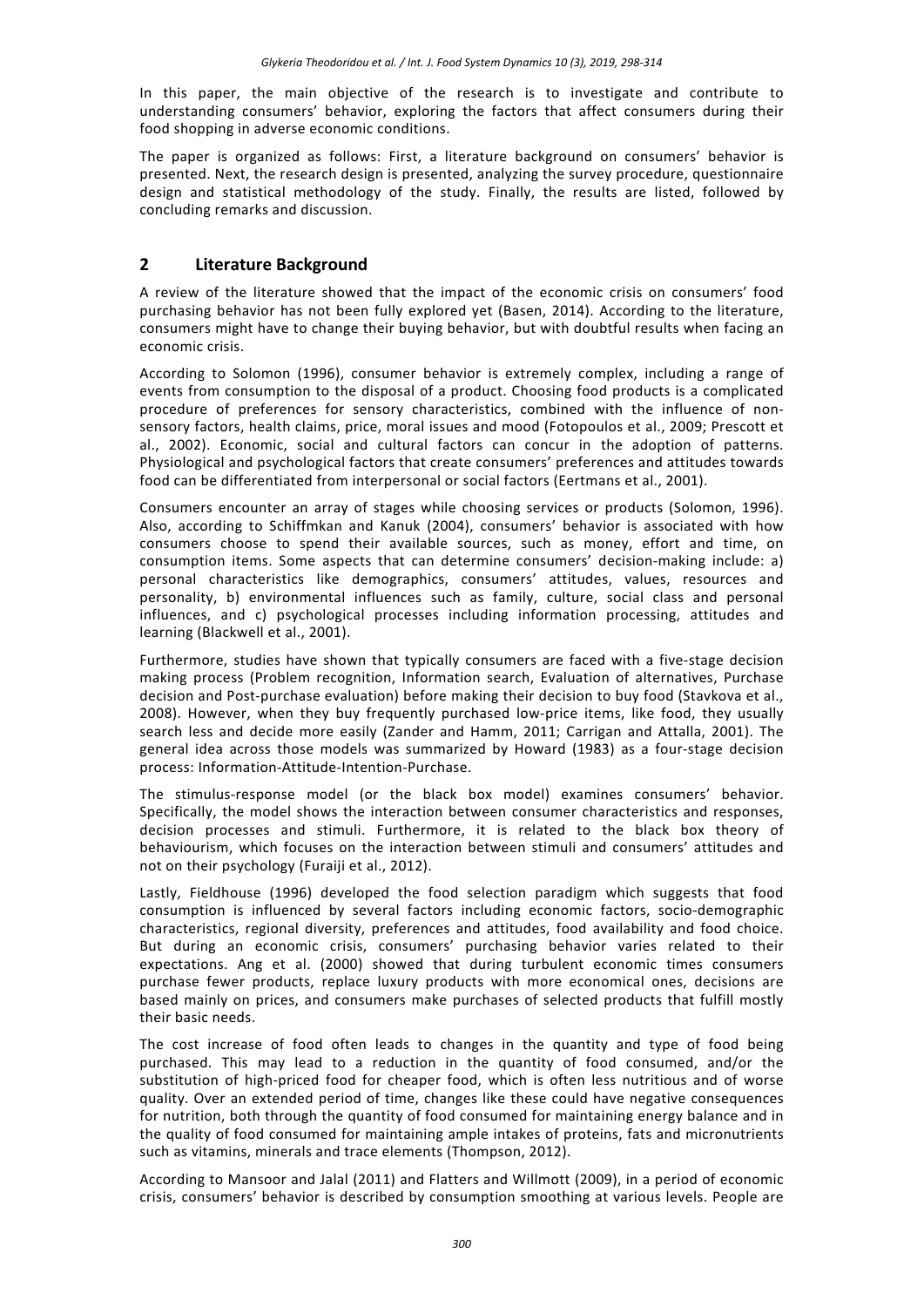not so willing to pay more for products that can be replaced by cheaper ones. Consumers have redefined what they consider as "necessities" and what are considered "luxuries". This can be verified by the annual research of the Boston Consulting Group (2011), which claims that 73% of the surveyed consumers declared that they will purchase only the absolutely necessary goods. Furthermore, the hierarchy of consumers' "values" has been modified with "savings", "health", "value for money", and others at the top (Tsourgiannis et al., 2014).

The literature review indicates that consumers change their buying behavior when they are affected by an economic crisis. But their purchasing intentions vary according to their cultural background and other factors.

# **3 Research Design**

## **3.1 Survey Procedure**

The research was based on primary data collected by employing a fully structured questionnaire, supplemented by person to person interviews. The completion of the questionnaires took place in the Prefecture of Thessaloniki, during the period of the survey which was from January to May, 2016. In the survey, a sample from the corresponding population was included, in order to show that the obtained results could be generalized to some extent in the total population of the Prefecture of Thessaloniki.

 Regarding this research, the available sample data were all the residents of all municipalities and communities of the Prefecture of Thessaloniki. For the entire sample population, the census data of 2011 by the National Statistical Service of Greece (ELSTAT, 2016) were used. In other words, all the above-mentioned people were considered as potential consumers that purchase food, something that made them eligible to participate in the survey. In this study the sampling unit was one person from each household. The sample was selected randomly<sup>1</sup>.

## **3.2 Questionnaire Design**

Factors that affect consumers' behavior towards purchasing food were identified by searching the literature. After that, a pilot survey was conducted in December 2015 among 15 consumers in the prefecture of Thessaloniki within three focus groups with in‐depth interviews. In the next stage, a questionnaire was designed in order to meet the research objectives, and therefore the main survey was conducted between January and May, 2016.

The questionnaire was designed in three parts: the primary part consists of questions concerning consumers' food habits and the characteristics they are looking for when they are purchasing food. Next, the second part consists of questions that include attitudinal statements in a 5‐point Likert scale related to consumers' opinions and food consumption under the current economic crisis, both for nutritional food and junk food. Lastly, the third part consists of questions concerning consumers' personal information such as age, education, marital status, income, occupation etc.

## **3.3 Statistical Methodology**

1

In the 553 valid questionnaires collected, multivariate analysis techniques were applied to reveal the key information contained in the responses. Initially, an Exploratory Factor Analysis (EFA) with the factors extraction method in principal components (PCA) and rotation (Varimax Rotation) was applied, to be pooled in a group of independent quantitative variables calculating the rate of Cronbach's alpha, to assess the validity and reliability of the Likert scales used in the questionnaire.

The Exploratory Factor Analysis (EFA) was used to provide a means of assessing validity and reliability (Miles, 2014; Brown, 2006; Kachigan, 1991; Kish, 1987). Exploratory Factor Analysis is a multivariate statistical analysis approach that takes a large number of variables and reduces them into smaller, measurable constructs. It is used to reduce variables to a manageable number, to identify a small number of factors representing relationships among sets of

<sup>&</sup>lt;sup>1</sup> The sample was set at 553 people, for a confidence level of 95% (a = 0.05) with the margin of acceptable error at 5%, according to the equations from Raosoft on determining the random sample size: x=Z(c/100)<sup>2</sup>r(100-r), n=N x/((N-1)E<sup>2</sup> + x), E=Sqrt[(N - n)x/n(N-1)], where N is the population size, r is the fraction of responses that vou are interested in, and  $Z(c/100)$  is the critical value for the confidence level c.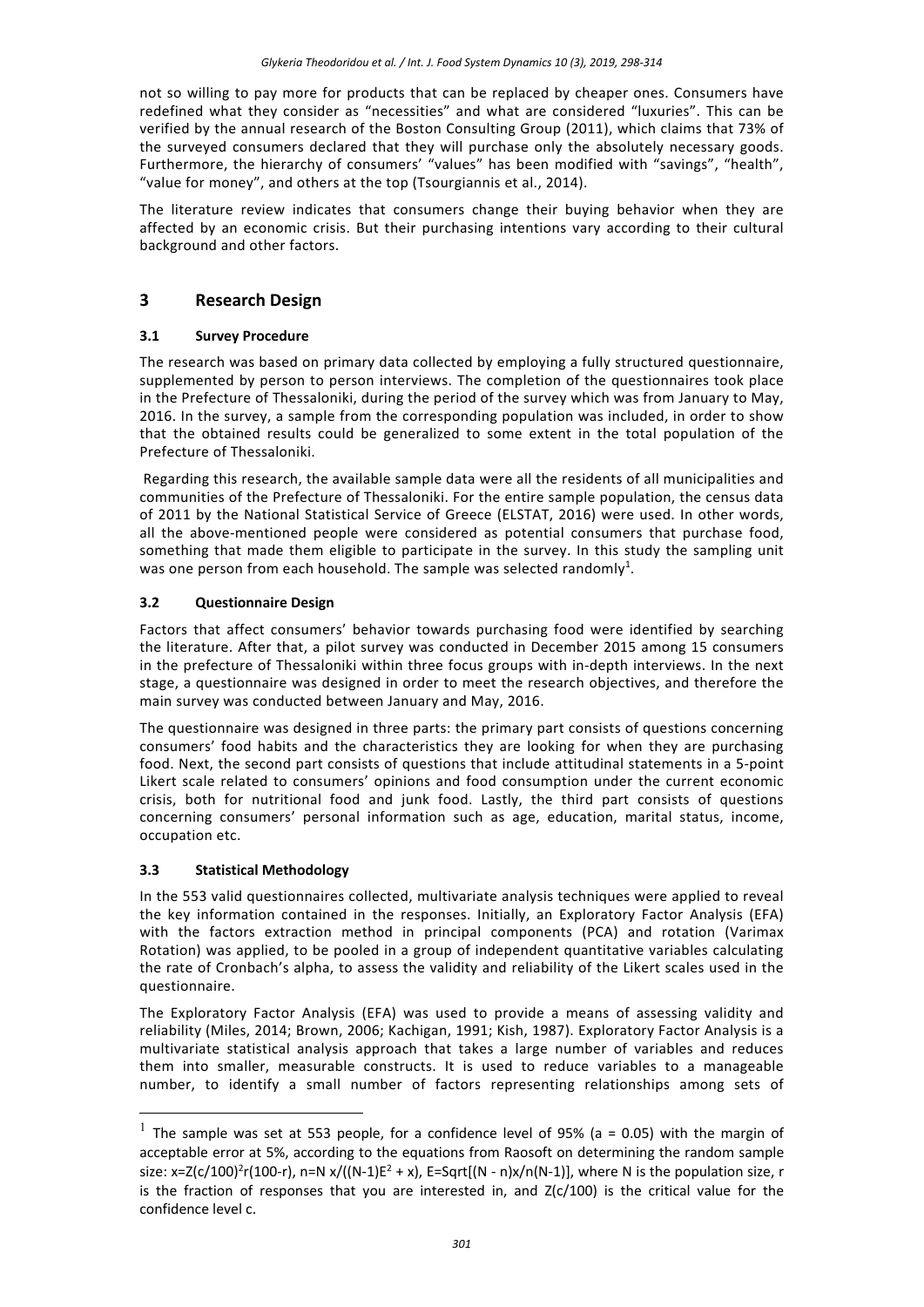interrelated variables and to study relationship patterns among dependent variables (Miles, 2014; Gorsuch, 1983; Mulaik, 1972; Rummel, 1970).

Then, a Confirmatory Factor Analysis (CFA) was held with the statistical package LISREL 8.80 for assessing and confirming the measurement models of Factor Analysis, to purify the included factors in the model. The method was applied with the statistics "communalities" located on the diagonal of the correlation matrix. Thereby it was confirmed that the empirical variables (indicators) of factors representing a specific meaning (juristic validity) as well as the concepts were homogeneous (convergent validity) (Jöreskog and Sörbom, 1993). Therefore, the resulting correlation estimates among factors and food consumption have been corrected for attenuation.

To continue with the methodology, a comparison was made between the results of the exploratory factor analysis and confirmatory factor analysis for each variable used. More specifically, the t-test was performed on the average below normal distribution in order to determine if the loads of variables for the two analyses revealed a statistically significant difference, and the results indicated no statistically significant difference between the variable loads (p  $0.01$ ,  $p < 0.05$ ).

Lastly, structural equation modeling (SEM) was conducted, using LISREL 8.80, in order to test the factors influencing the purchasing behavior of consumers towards food consumption. The building strategy was implemented.

"SEM is a statistical technique for testing and estimating causal relationships amongst variables, some of which may be latent using a combination of statistical data and qualitative causal assumptions" (Bollen, 1989). Latent variables (also known as hidden variables, hypothetical variables or hypothetical constructs) are not directly observed but are inferred from observed and directly measurable variables.

The most common use of SEM is for confirmatory rather than exploratory modelling, and thus, it is used more in theory testing than theory development. It usually starts with a hypothesis, it represents it as a model, operationalizes the constructs of interest with a measurement instrument, and at the end it tests the model. The basic SEM consists of two parts: the measurement model used for specifying the relationships between the latent variables and their constituent indicators, and the structural equation model used for designating the causal relationships between the latent variables. The model is defined by the following system of three equations in matrix terms (Jöreskog and Sörbom, 2001):

The structural equation model:  $η = B<sub>n</sub>+Γ<sub>ε</sub>+ζ$ 

The measurement model for y: y=Λyη+ε

The measurement model for x:  $x = Λ_x ξ + δ$ 

where: η is an mx1 random vector of endogenous latent variables, ξ is an nx1 random vector of exogenous latent variables, B is an mxm matrix of coefficients of the variables in the structural model, Γ is an mxn matrix of coefficients of the ξ variables in the structural model, ζ is an mx1 vector of equation errors (random disturbances) in the structural model, y is a px1 vector of endogenous variables, x is a qx1 vector of predictors or exogenous variables,  $\Lambda_{\rm v}$  is a pxm matrix of the coefficients of the regression of y on η,  $\Lambda_x$  is a qxn matrix of coefficients of the regression of x on  $\xi$ ,  $\varepsilon$  is a px1 vector of measurement errors in y, and  $\delta$  is a qx1 vector of measurement errors in x (Toma et al., 2009).

SEM takes under consideration both direct and indirect causative relations between constructs, which means that one causative relation could also be bolstered or counteracted by another. It is possible there could be more than one way to depict the interlinkages amongst the latent variables. The proposed model can provide additional evidence that the chosen model is the best in representing reality, if it was compared to other alternative running models (Toma et al., 2009).

#### **4 Results**

In order to investigate the preliminary relationships that may exist between the factors relating to changes in consumer eating habits, the choice of food market places, the reason for choosing specific products and the most selective food, a correlation table has been created (Product Moment Correlation Matrix) for the factors related with consumers' nutrition changes toward food. Table 1 below shows the correlation between factors and food consumption.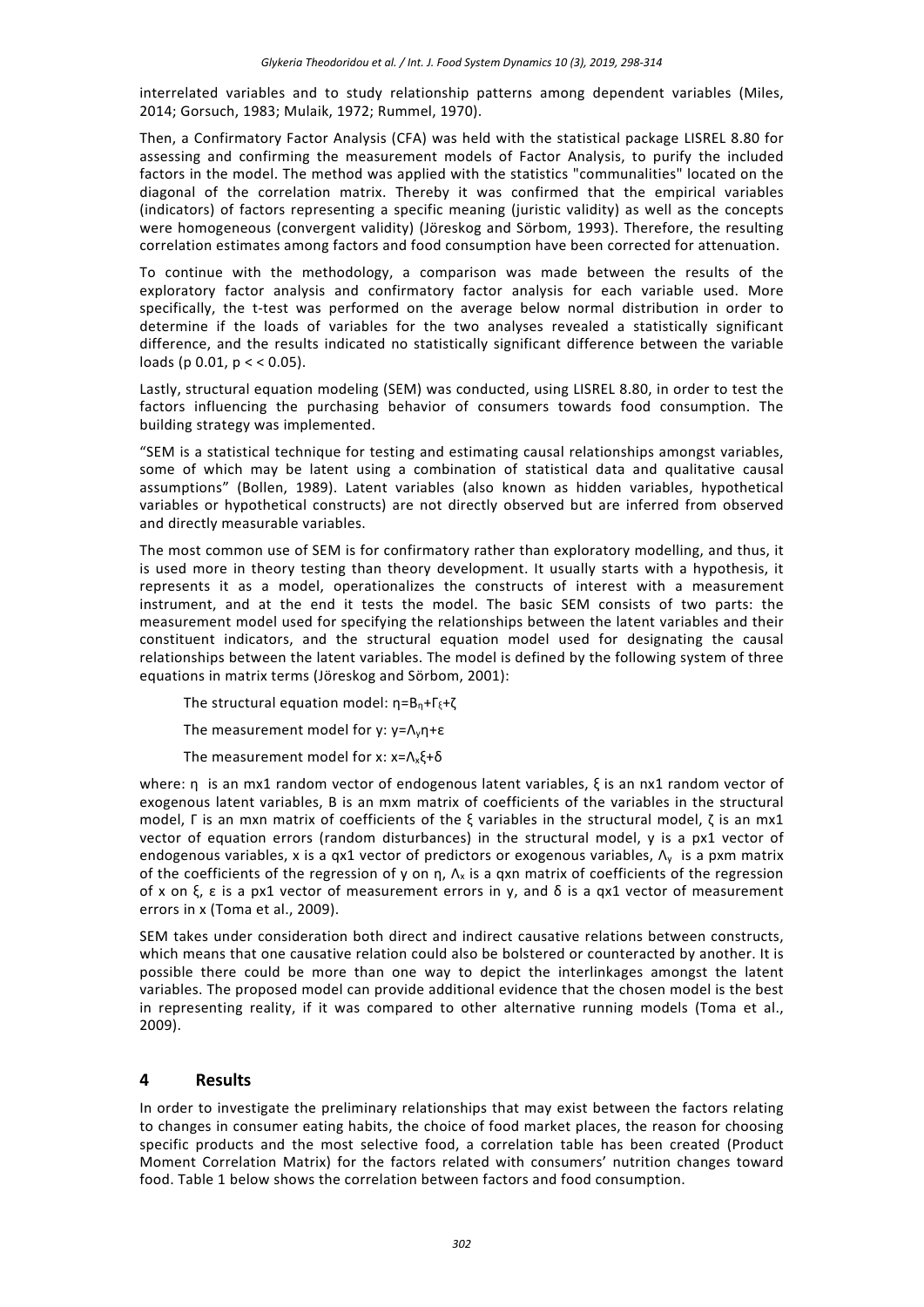**Table 1.** Pearson's Correlations between factors and consumers' consumption towards food (two-tailed significance)

|                                             | Code     | Q.A.3.1              |                      | Q.A.3.2   Q.A.3.3      | Q.A.5.1                | Q.A.5.2   Q.B.9.1  |                      | Q.B.9.2              | Q.B.9.3              | Q.B.9.4         | Q.B.9.5         | Q.B.9.6      | Q.B.9.7              |                            |                      |              | $Q.B.10.1   Q.B.10.2   Q.B.10.3   Q.B.10.4$ | Q.B.6 |
|---------------------------------------------|----------|----------------------|----------------------|------------------------|------------------------|--------------------|----------------------|----------------------|----------------------|-----------------|-----------------|--------------|----------------------|----------------------------|----------------------|--------------|---------------------------------------------|-------|
| Product<br><b>Characteristics</b>           | Q.A.3.1  | $\mathbf{1}$         |                      |                        |                        |                    |                      |                      |                      |                 |                 |              |                      |                            |                      |              |                                             |       |
| Economic<br><b>Characteristics</b>          | Q.A.3.2  | ,458 <sup>**</sup>   | 1                    |                        |                        |                    |                      |                      |                      |                 |                 |              |                      |                            |                      |              |                                             |       |
| Identity                                    | Q.A.3.3  | $\sqrt{411}^{**}$    | $\ast\ast$<br>,208   | 1                      |                        |                    |                      |                      |                      |                 |                 |              |                      |                            |                      |              |                                             |       |
| Neighborhood Stores Q.A.5.1                 |          | ,420**               | $\ast\ast$<br>,164   | **<br><sup>236ْ,</sup> | $\mathbf{1}$           |                    |                      |                      |                      |                 |                 |              |                      |                            |                      |              |                                             |       |
| Supermarket & Local<br><b>Market</b>        | Q.A.5.2  | ,516**               | $***$<br>,403        | ,031                   | ,348                   | 1                  |                      |                      |                      |                 |                 |              |                      |                            |                      |              |                                             |       |
| Mood                                        | Q.B.9.1  | ,596 $^{\ast\ast}$   | $,313$ <sup>**</sup> | $,302$ **              | ,347**                 | $,385$ **          | $\mathbf{1}$         |                      |                      |                 |                 |              |                      |                            |                      |              |                                             |       |
| Ingredients                                 | Q.B.9.2  | ,438                 | ,082                 | $,451$ <sup>**</sup>   | $,304$ **              | $,185$ **          | $,421$ <sup>**</sup> | $\mathbf{1}$         |                      |                 |                 |              |                      |                            |                      |              |                                             |       |
| <b>Price &amp; Distance</b>                 | Q.B.9.3  | $,226$ **            | $,458$ **            | $,222$ <sup>**</sup>   | $,126$ **              | ,107               | $,349$ **            | $,199$ **            |                      |                 |                 |              |                      |                            |                      |              |                                             |       |
| <b>Weight Control</b>                       | Q.B.9.4  | ,595                 | آ254,                | $**$<br>آ199,          | ,278                   | ,334               | ,410 <sup>°</sup>    | $\frac{1}{435}$      | $*$<br>,221          | 1               |                 |              |                      |                            |                      |              |                                             |       |
| <b>Health</b>                               | Q.B.9.5  | ,315                 | ,050                 | $***$<br>ْ281,         | $\overline{,215}^{**}$ | ,071               | ,578 $\tilde{ }$     | $\frac{1}{.536}$     | $***$<br>,261        | $***$<br>,313   |                 |              |                      |                            |                      |              |                                             |       |
| <b>Easiness</b>                             | Q.B.9.6  | $\frac{1}{449}$      | $\frac{1}{274}$      | $**$<br>آ119,          | $,166$ **              | $,246$ **          | $**$<br>ْ`451,       | $**$<br>,111         | $,326$ **            | آ337,           | $\frac{1}{247}$ |              |                      |                            |                      |              |                                             |       |
| <b>Sensory Appeal</b>                       | Q.B.9.7  | ,295**               | ,259                 | $\ast\ast$<br>,183     | $\frac{186}{100}$      | $\ast\ast$<br>,204 | **<br>,584           | $,260$ <sup>**</sup> | $,303$ <sup>**</sup> | $\frac{1}{176}$ | $***$<br>,454   | $,312$ **    | $\mathbf{1}$         |                            |                      |              |                                             |       |
| Red-white meat &<br>fast food               | Q.B.10.1 | ,499 <sup>**</sup>   | $,360^\degree$       | $-0.051$               | $,328$ **              | $,629$ **          | ,368                 | ,088                 | ,081                 | $***$<br>,301   | ,026            | $,286$ **    | $***$<br>,187        | $\mathbf{1}$               |                      |              |                                             |       |
| Mediterranean Diet                          | Q.B.10.2 | ,101 $\degree$       | ,016                 | $,314$ **              | ,060                   | $-0.040$           | $,118$ **            | ,340                 | $,138$ <sup>**</sup> | ,063            | $,202$ **       | $-0.046$     | ,131                 | $-112^{11/1}$              | 1                    |              |                                             |       |
| Drinks & Pasta                              | Q.B.10.3 | ,520**               | **<br>,347           | $.096^{*}$             | $***$<br>,401          | <b>,490</b>        | ,408 <sup>°</sup>    | $,176$ <sup>**</sup> | ,247                 | ,313            | ,140            | .314         | ,234                 | $**$<br>,609               | ,065                 | $\mathbf{1}$ |                                             |       |
| Carbohydrates                               | Q.B.10.4 | $,415$ <sup>**</sup> | $,185$ <sup>**</sup> | ,156                   | $,288$ **              | ,401**             | $,308$ **            | $,292$ **            | ,062                 | ,301            | $,204$ **       | ,197 $^{**}$ | $,133$ <sup>**</sup> | $\frac{1}{404}$            | $,188$ <sup>**</sup> | **<br>آ429,  |                                             |       |
| <b>Changes in Dietary</b><br><b>Habbits</b> | Q.B.6    | $*^*$<br>,604        | ,517                 | **<br>,220             | $,352$ **              | **<br>,559         | **<br>,455           | $,232$ **            | $,356^{**}$          | **<br>,417      | **<br>,165      | ,386**       | **<br>,282           | $***$<br>,478 <sup>°</sup> | ,027                 | $,518^{**}$  | ,376**                                      | 1     |

\* Correlation is significant at p<0.05 (two ‐ tailed). \*\* Correlation is significant at p<0.01 (two ‐ tailed).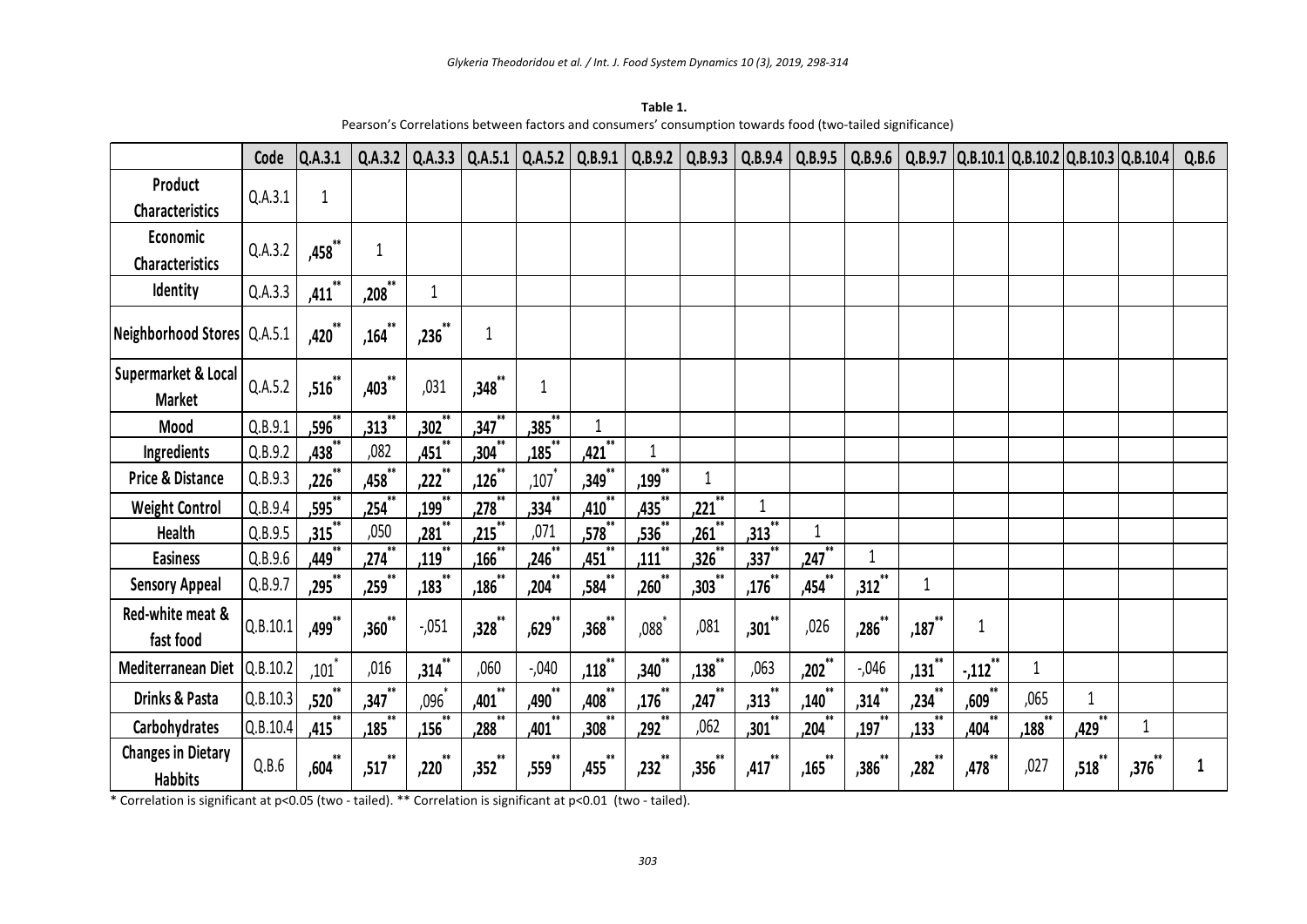According to the results of the aforementioned correlation table, 12 factors are statistically significant with food consumption in turbulent economic periods, with statistical significance levels of p<0.01 and p<0.05. These factors refer to the characteristics of products and their components (Q.A.3.1 & Q.B.9.2), the economic characteristics of products (Q.A.3.2 & Q.B.9.3), identity and sensory appeal (Q.A.3.3 & QB9.7), the consumers' mood (QB9.1), health (Q.B.9.4 & Q.B.9.5), comfort (Q.B.9.6), neighborhood shops (QA5.1), supermarket and local market (QA5.2), red and white meat (QA10.1), Mediterranean diet (Q.A.10.2) and carbohydrates (Q.A.10.4).

These values of statistically significant correlation coefficients show a first impression of the nature of the factors, the type of interactions between them and the possible impact on consumers' nutritional changes towards food consumption in times of economic crisis. This interaction of factors and their effect on the consumption of food are presented in more detail in the structural model of the study, which was formulated and evaluated on the method of strategic building.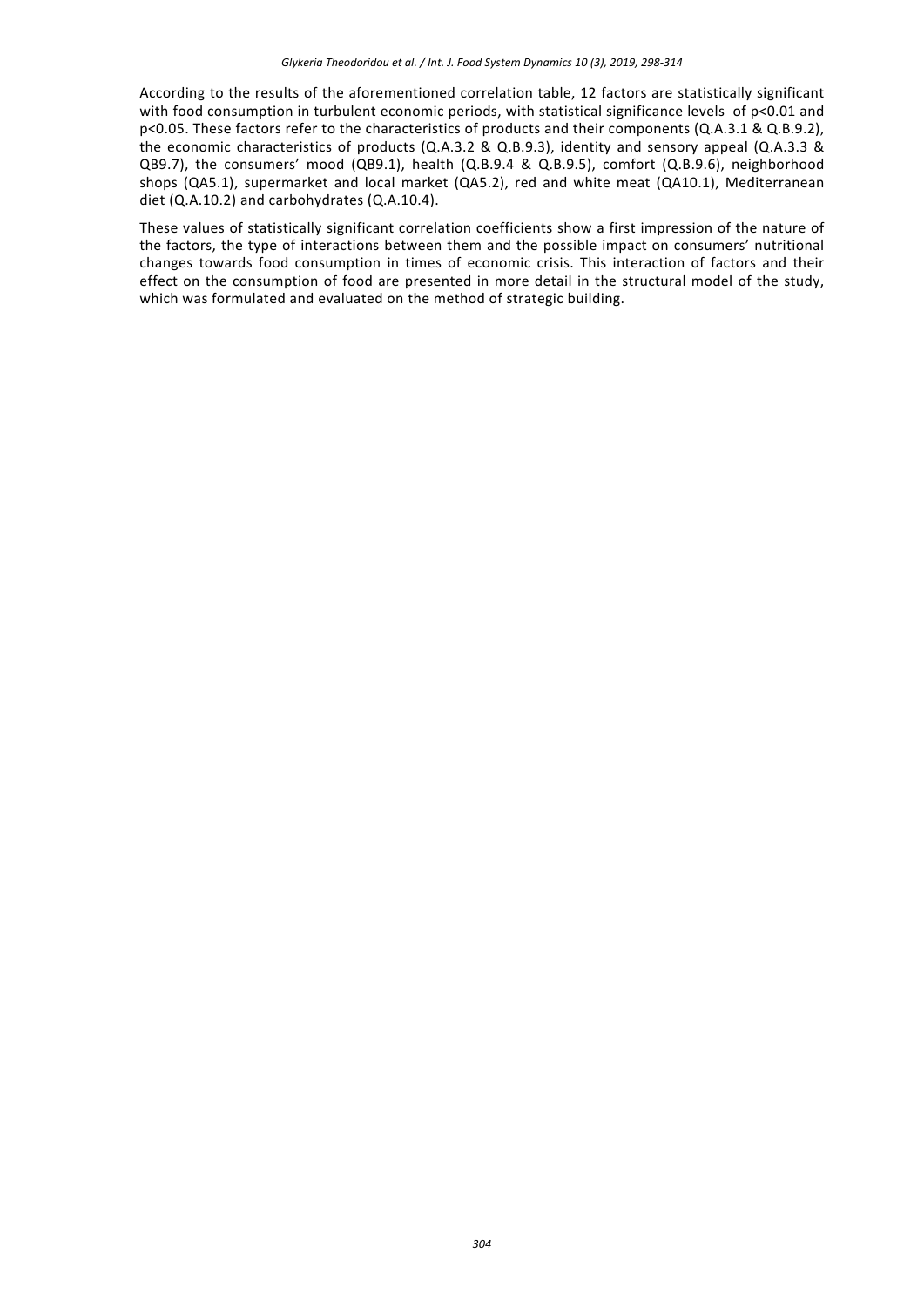*Glykeria Theodoridou et al. / Int. J. Food System Dynamics 10 (3), 2019, 298‐314* 



*305*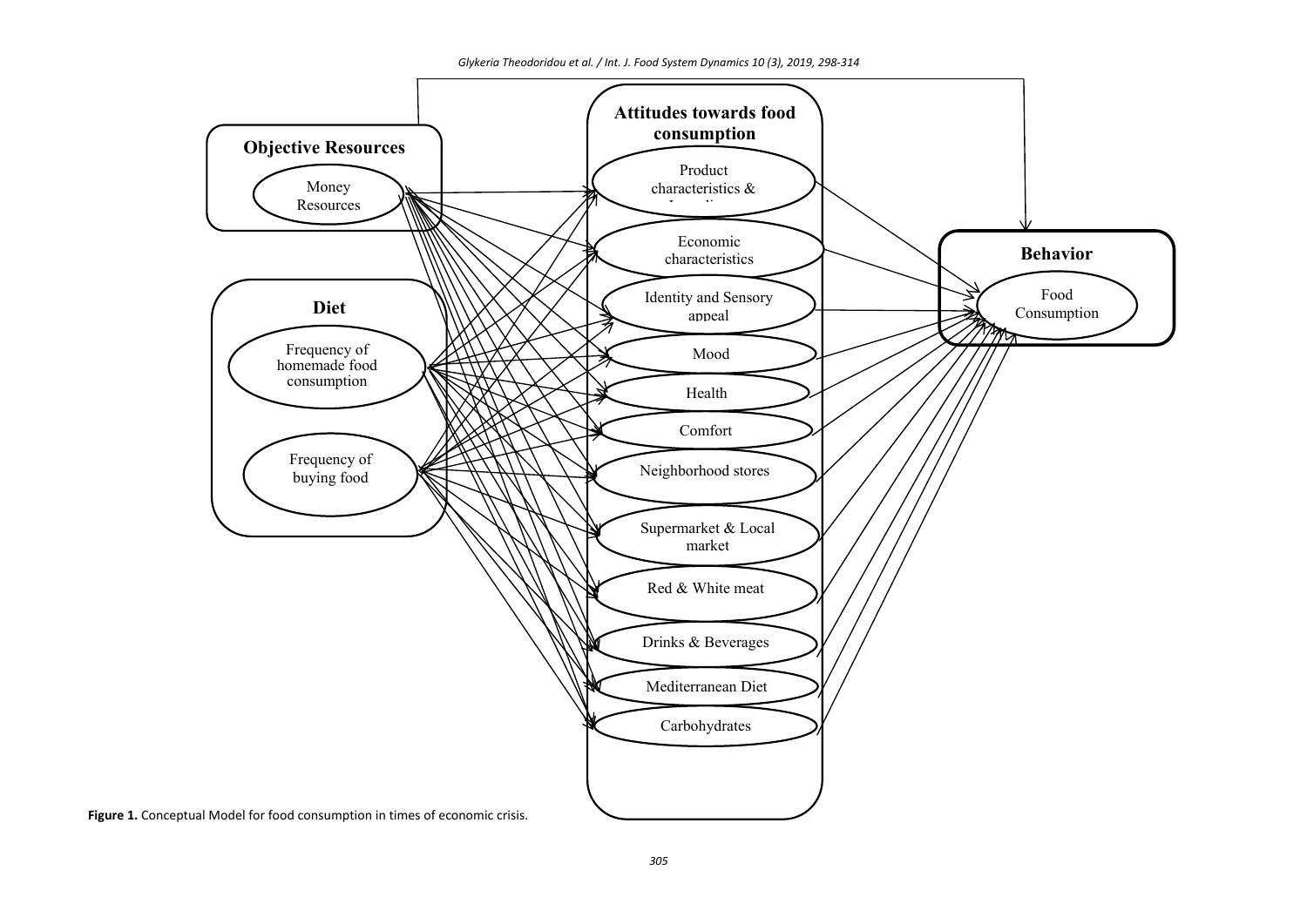Figure 2 presents the standard solution of the endogenous variable measurement model. As shown in the diagram, all standardized coefficients of the paths left open for evaluation have a value above the acceptance threshold of 0.40, except for the variables B.9.12, A.3.4 and B.6.4 whose values are very high, close to the limit, and are statistically significant. The loads of the variables A.3.9, A.3.7, A.3.11, B.9.21, B.9.7, B.9.1, A.5.3, A.5.8, B.10.18, B.10.13, B.10.20, B. 10.14 and B.6.1 have been set equal to 1 to give a scale to the respective factors. Table 2 presents the results of the endogenous variables' measurement model. As for the adaptation of the model, it is adapted to the data with  $x^2 = 21,01$  and degrees of freedom df = 13. In addition, all values of the adjustment indices are within the acceptable limits with RMSEA =  $0.082$  [P (RMSEA <0.05) = 1.00], SRMR =  $0.095$ , GFI = 0.65, AGFI = 0.61 and NNFI = 0.91.

| Μεταβλητή    | Φορτίο* | <b>Τιμή T-statistic</b> | $R^2$ |
|--------------|---------|-------------------------|-------|
| A.3.9        | 0,65    |                         | 0,43  |
| A.3.8        | 0,69    | 17,91                   | 0,48  |
| A.3.5        | 0,55    | 13,49                   | 0,31  |
| A.3.15       | 0,63    | 15,7                    | 0,39  |
| A.3.12       | 0,63    | 15,77                   | 0,39  |
| A.3.3        | 0,42    | 19,75                   | 0,27  |
| A.3.13       | 0,55    | 13,55                   | 0,31  |
| B.9.2        | 0,57    | 14,14                   | 0,33  |
| B.9.5        | 0,44    | 10,4                    | 0,29  |
| B.9.23       | 0,49    | 11,79                   | 0,44  |
| B.9.22       | 0,42    | 19,99                   | 0,38  |
| B.9.32       | 0,51    | 12,17                   | 0,56  |
| A.3.7        | 0,61    |                         | 0,67  |
| A.3.2        | 0,48    | 11,02                   | 0,43  |
| A.3.6        | 0,53    | 12,23                   | 0,58  |
| B.9.36       | 0,74    | 18,5                    | 0,55  |
| B.9.35       | 0,43    | 19,7                    | 0,79  |
| B.9.11       | 0,4     | 18,86                   | 0,86  |
| B.9.6        | 0,74    | 18,55                   | 0,55  |
| B.9.12       | 0,39    | 17,16                   | 0,91  |
| A.3.11       | 0,55    |                         | 0,61  |
| A.3.4        | 0,39    | 11,73                   | 0,62  |
| A.3.10       | 0,56    | 13,11                   | 0,82  |
| A.3.14       | 0,45    | 15,52                   | 0,62  |
| B.9.14       | 0,43    | 19,86                   | 0,79  |
| B.9.13       | 0,5     | 11,46                   | 0,85  |
| B.9.21       | 0,63    |                         | 0,79  |
| B.9.16       | 0,83    | 23,08                   | 0,68  |
| B.9.34       | 0,77    | 20,84                   | 0,60  |
| B.9.26       | 0,82    | 22,7                    | 0,67  |
| B.9.25       | 0,59    | 14,58                   | 0,75  |
| B.9.18       | 0,64    | 16,18                   | 0,81  |
| <b>B.9.7</b> | 0,6     |                         | 0,96  |

**Table 2.** Model measuring endogenous variables of food consumption. \* Standardized rates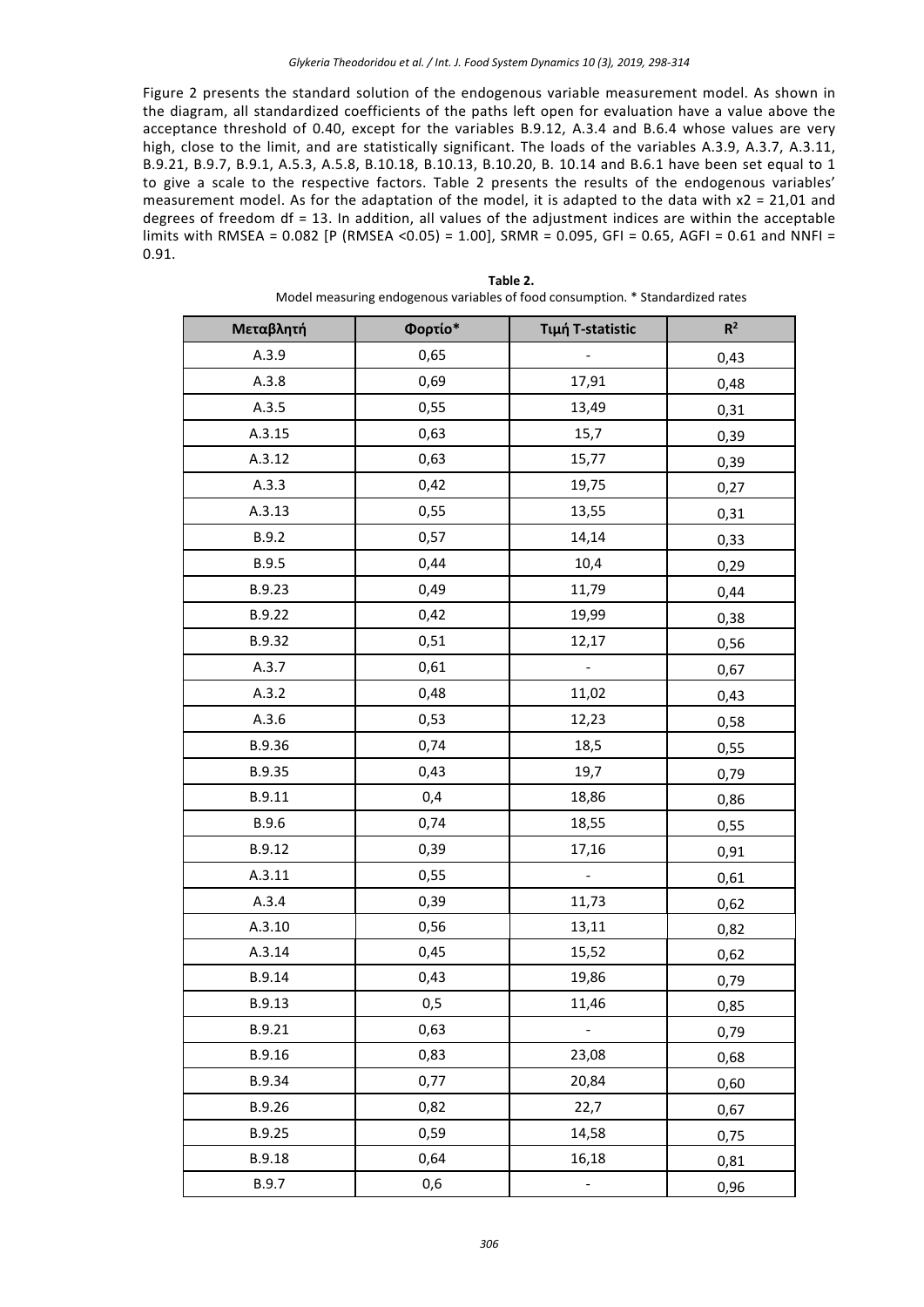|  | Glykeria Theodoridou et al. / Int. J. Food System Dynamics 10 (3), 2019, 298-314 |  |
|--|----------------------------------------------------------------------------------|--|
|--|----------------------------------------------------------------------------------|--|

| Μεταβλητή    | Φορτίο* | Τιμή T-statistic         | $R^2$ |  |
|--------------|---------|--------------------------|-------|--|
| B.9.3        | 0,63    | 15,42                    | 0,80  |  |
| B.9.30       | 0,59    | 14,18                    | 0,65  |  |
| B.9.29       | 0,41    | 19,41                    | 0,67  |  |
| B.9.31       | 0,64    | 15,46                    | 0,40  |  |
| B.9.1        | 0,65    |                          | 0,43  |  |
| B.9.28       | 0,81    | 19,81                    | 0,66  |  |
| B.9.15       | 0,68    | 16,15                    | 0,46  |  |
| A.5.3        | 0,65    |                          | 0,42  |  |
| A.5.5        | 0,63    | 14,92                    | 0,90  |  |
| A.5.6        | 0,75    | 18,58                    | 0,56  |  |
| A.5.4        | 0,76    | 19                       | 0,58  |  |
| A.5.8        | 0,85    | $\blacksquare$           | 0,72  |  |
| A.5.1        | 0,61    | 14,89                    | 0,37  |  |
| A.5.7        | 0,42    | 17,3                     | 0,81  |  |
| B.10.18      | 0,72    | $\overline{\phantom{0}}$ | 0,52  |  |
| B.10.16      | 0,73    | 19,42                    | 0,53  |  |
| B.10.4       | 0,87    | 25,15                    | 0,75  |  |
| B.10.1       | 0,73    | 19,27                    | 0,53  |  |
| B.10.9       | 0,41    | 19,73                    | 0,87  |  |
| B.10.3       | 0,76    | 20,54                    | 0,53  |  |
| B.10.2       | 0,63    | 16,11                    | 0,84  |  |
| B.10.6       | 0,55    | 13,49                    | 0,43  |  |
| B.10.13      | 0,41    | $\overline{\phantom{0}}$ | 0,67  |  |
| B.10.10      | 0,49    | 19,88                    | 0,84  |  |
| B.10.5       | 0,53    | 10,81                    | 0,98  |  |
| B.10.17      | 0,45    | 19,14                    | 0,72  |  |
| B.10.11      | 0,61    | 12,53                    | 0,37  |  |
| B.10.20      | 0,59    | -                        | 0,35  |  |
| B.10.19      | 0,82    | 20,93                    | 0,68  |  |
| B.10.7       | 0,55    | 13,01                    | 0,31  |  |
| B.10.14      | 0,62    | $\qquad \qquad -$        | 0,38  |  |
| B.10.15      | 0,75    | 15,89                    | 0,56  |  |
| B.6.1        | 0,45    | -                        | 0,21  |  |
| B.6.2        | 0,79    | 20,83                    | 0,63  |  |
| B.6.3        | 0,84    | 22,44                    | 0,70  |  |
| <b>B.6.4</b> | 0,37    | 16,8                     | 0,93  |  |

\* Standardized rates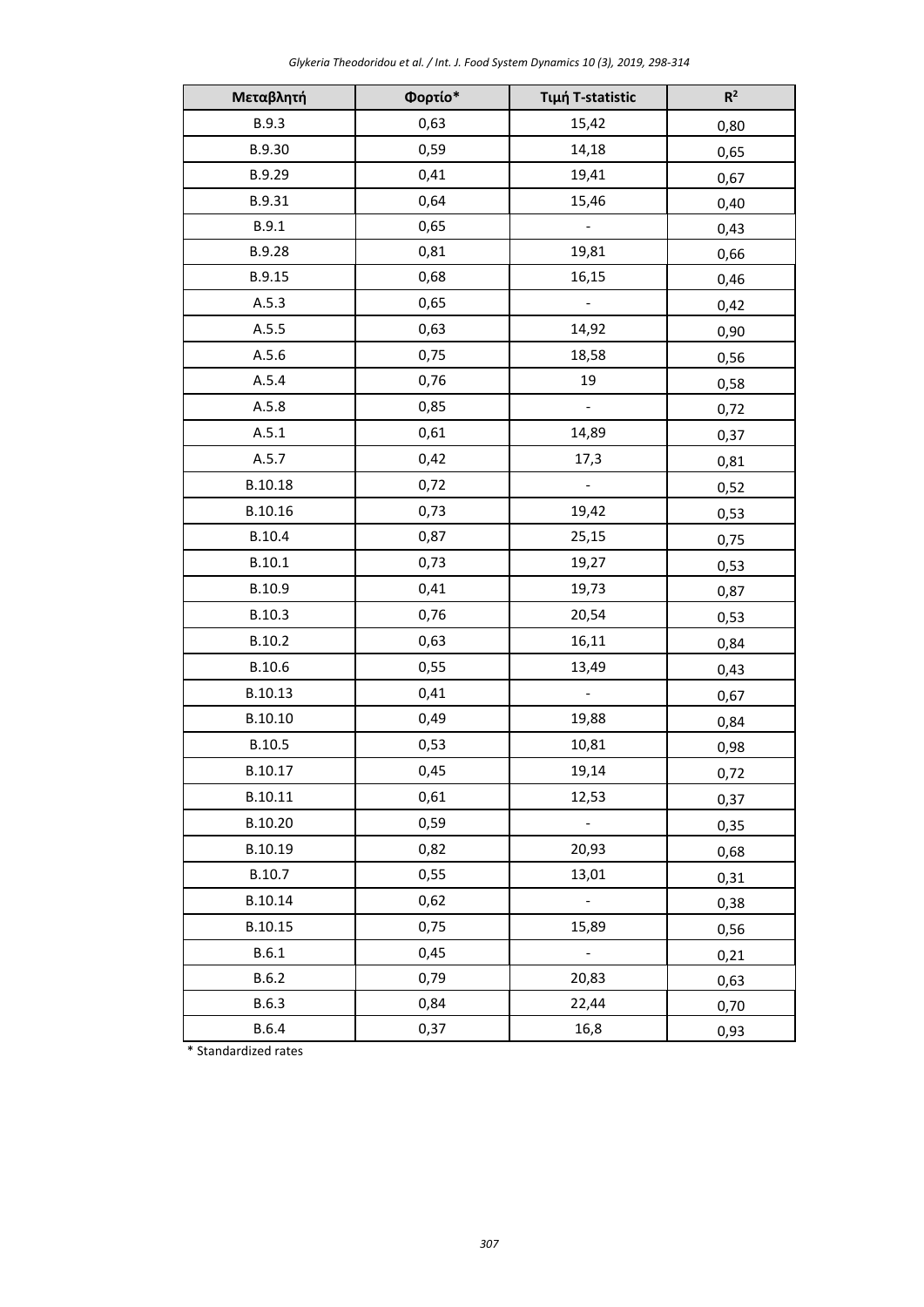.



**Figure 2.** Model of endogenous variables (Standardized solution)

Figure 3 shows the standardized solution of the exogenous variables' measurement model. As can be seen in the diagram, all standardized coefficients of the paths left open for evaluation have a value above the acceptance limit of 0.40 (Nunnally and Bernstein, 1994). Also, all factors in the paths left free for rate are statistically significant. The load of variable A.2.3 has been set equal to 1 in order to give a scale to the corresponding factor  $(A.2)$ . The loadings of the markers set equal to 1 in order to give a scale to the latent variable usually have a different value (other than 1) in the standardized solution. Table 4 shows the results of the exogenous variables' measurement model. With regard to the adaptation of the model, it is adapted to data with  $x^2 = 24.06$  and degrees of freedom df = 16. In addition, all values of the adjustment indices are within the acceptable limits RMSEA = 0.073 [P (RMSEA <0.05) = 0.955], SRMR = 0.043, GFI = 0.99, AGFI = 0.93, and NNFI = 0.94.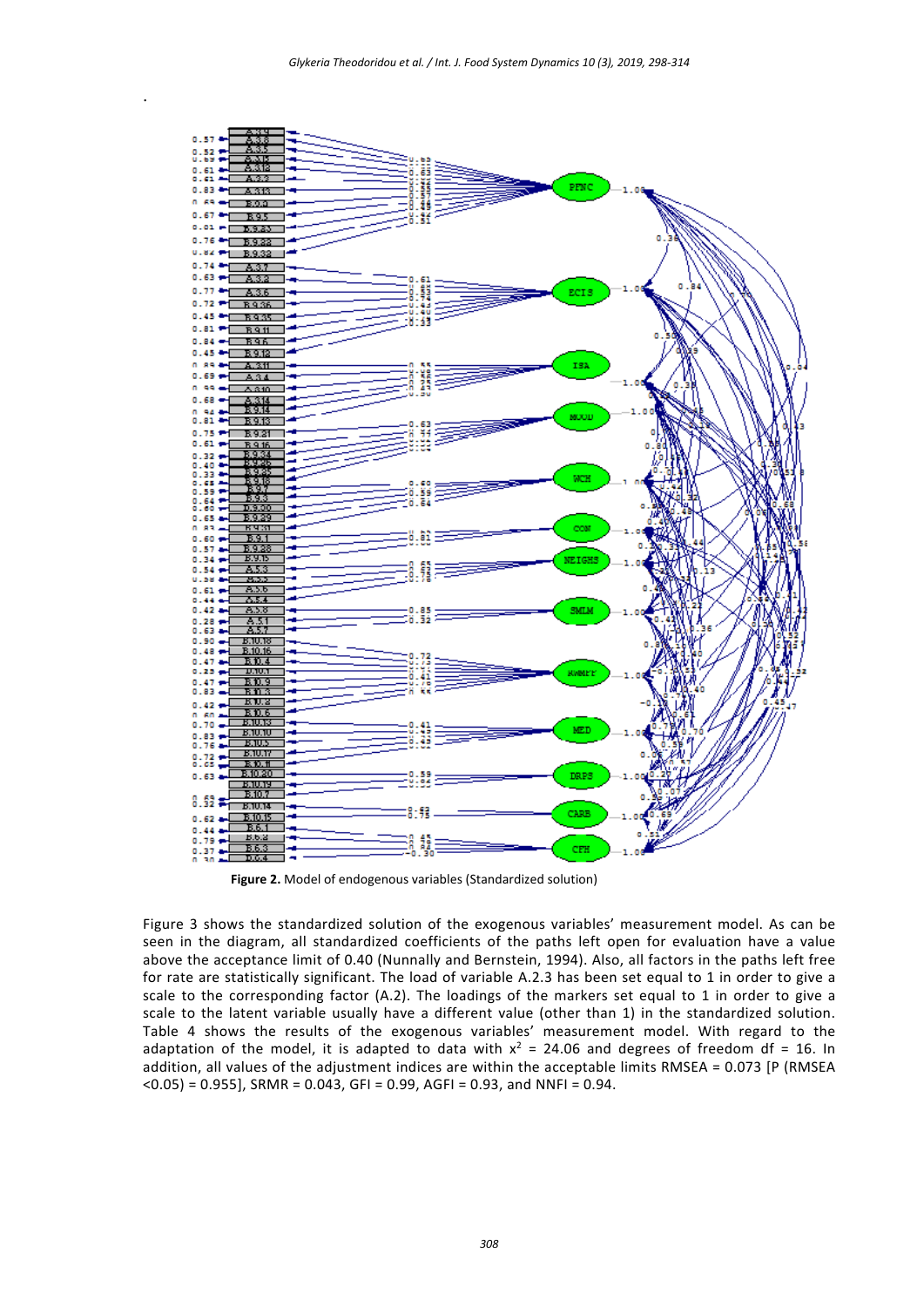| Μεταβλητή       | Φορτίο* | Τιμή T-statistic | R <sup>2</sup> |
|-----------------|---------|------------------|----------------|
| A.2.3           | 2,05    |                  | 0,59           |
| A.2.1           | 1,57    | 5,61             | 0,34           |
| A.2.2           | 1,00    |                  | 1,00           |
| <b>B.12</b>     | 1,00    |                  | 1,00           |
| C.22            | 1,00    |                  | 1,00           |
| <b>NA</b>       | 1,00    |                  | 1,00           |
| <b>NC</b>       | 1,00    |                  | 1,00           |
| AL <sub>1</sub> | 1,00    |                  | 1,00           |
| AL <sub>2</sub> | 1,00    |                  | 1,00           |

**Table 3**. Model measuring exogenous variables of food consumption.

\* Standardized rates



**Figure 3.** Model of exogenous variables (Standardized solution)

In order to test the structural equations of the model, the strategy of building was followed. Starting from the "zero model" where all coefficients of matrices are set equal to 0, successive paths are released, estimating the adjustment of the model each time. The release of the paths took place according to the following 5 stages: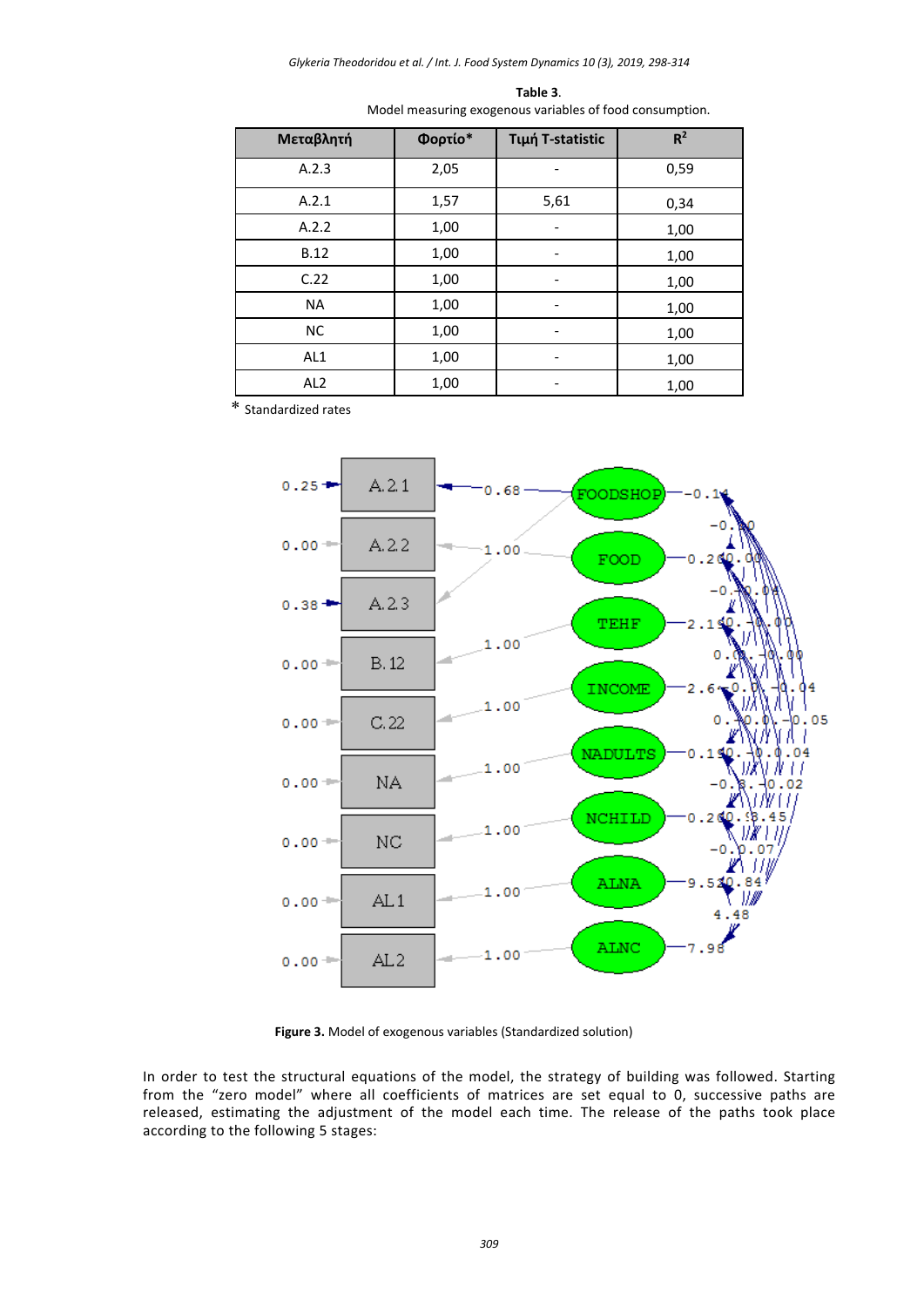- 1. Direct effects of diet on attitudes
- 2. Direct effects of objective resources on attitudes
- 3. Direct effects of attitudes on behavior
- 4. Direct effects of diet on behavior
- 5. Direct effects of objective resources on behavior

In order to compare the adaptations of the model, the  $x^2$  test, the Non-Normed Fit Index (NNFI) and the Good of Fit Index (GFI) were used. The entry of the paths was accepted only if the  $x^2$  was statistically significant and the difference in the value between NNFI and GFI was positive. The results are presented in Table 4.

| <b>Stage</b>   | <b>Added Reactions</b><br>Adjustment       |          |      | <b>Change of Adjustment</b> |                 |              |        |              |      |
|----------------|--------------------------------------------|----------|------|-----------------------------|-----------------|--------------|--------|--------------|------|
|                |                                            | $\chi^2$ | df   | <b>RMSEA</b>                | $\Delta \chi^2$ | ∆df          | P      | <b>ANNFI</b> | ∆GFI |
| 0              | Zero model                                 | 3604,45  | 1589 | 0,098                       |                 |              |        |              |      |
| $\mathbf{1}$   | Diet on Attitudes                          | 2032,08  | 1347 | 0,096                       | 1571,37         | 242          | 0,0000 | 0,89         | 0,77 |
| $\mathcal{L}$  | <b>Objective Resources</b><br>on Attitudes | 2025,75  | 1335 | 0,094                       | 6,3             | 12           | 0,0000 | 0,89         | 0,8  |
| 3              | Attitudes on<br>Behaviour                  | 1744,95  | 1334 | 0,09                        | 280,8           | $\mathbf{1}$ | 0,0000 | 0,92         | 0,82 |
| $\overline{4}$ | Diet on Behaviour                          | 87,82    | 277  | 0,087                       | 1657,13         | 1057         | 0,0000 | 0,86         | 0,77 |
| 5              | <b>Objective Resources</b><br>on Behaviour | 51,63    | 116  | 0,061                       | 36,19           | 161          | 0,0002 | 0,96         | 0,98 |

**Table 4**. SEM model results of the five stages.

As expected, attitudes towards consumption of food were found to have significant impact on behavior. Also, the frequency of consumers' food purchases has a significant impact on consumers' attitudes towards food consumption. On the contrary, the direct effect of the frequency with which food is consumed was not found to be supported by the empirical analysis. In addition, objective factors have an impact on consumers' behaviour not only indirectly through attitudes towards consumption but also directly. The statistical effects of the accepted paths are shown diagrammatically in Figure 4.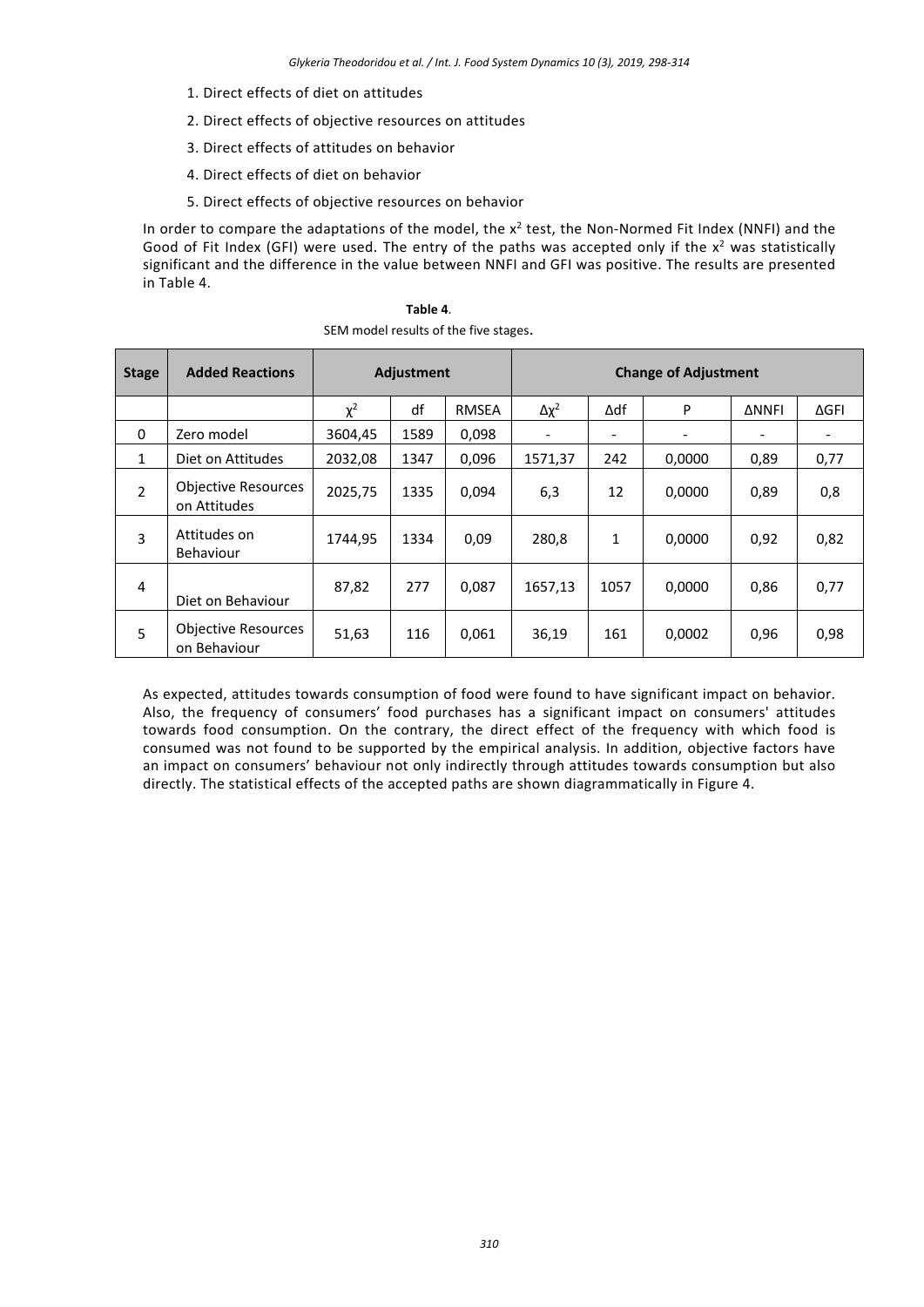

**Figure 4.** Structural model for food consumption in times of economic crisis (Fully standardize solution)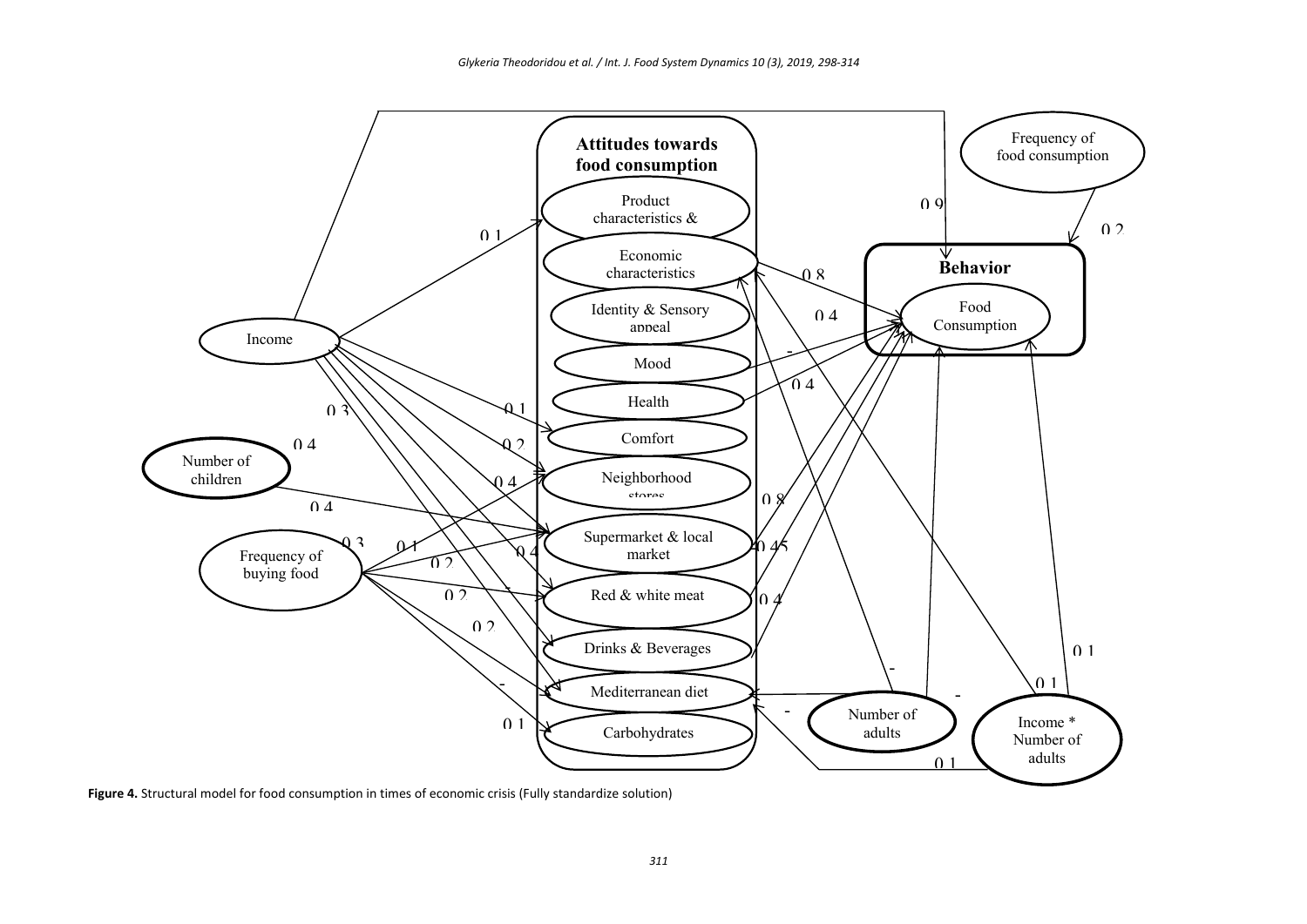## **5 Discussion – Conclusion**

This research contributes to the understanding of consumers' purchasing behaviour towards food under the current economic crisis.

The model has indicated that behavior is influenced by different factors every time. This confirms that although different products' groups may belong to the same general category, the behavior towards these groups differs as they are very likely to meet different consumer needs.

The results of the assessment of the food consumption model have shown that, in addition to socioeconomic variables, attitudes and perceptions have been found to play a decisive role in explaining consumers' behavior in an economic crisis. The objective resources of the household which were expressed in socio-economic variables in this study were found to influence behavior in two ways: initially, in a direct relationship and secondly through variables referring to consumers' attitudes. The "money" variable has been found to affect behavior both directly and indirectly through attitudes towards food consumption.Furthermore, from the estimation of the food consumption model, there appears to be an important and positive effect of economic characteristics on behavior, as might be expected in the present economic situation.

A very important conclusion is the absence of any effect of the "quality" factor both on attitudes towards consumption and on behavior, in the model of food consumption. It is an interesting conclusion, because based on previous research, the "quality" factor is placed high in the hierarchy of consumer preferences. However, it seems that in times of economic crisis, consumers are interested more in price and offers, and mostly turn to snack consumption. This shift was not expected as fast food is considered by consumers to be expensive. However, it is likely that consumers with lower incomes show a preference to buying fast food because of the easiness that it offers although it is considered more expensive.

By estimating the structural equation model, both the structural relationships between the variables and the relative weight of each variable were revealed. The economic characteristics combined with consumers' income appear to play the most decisive role in behavior.

Overall, the findings of the present study confirm that consumers' purchasing behavior towards food has changed under the current economic crisis. From the objective resources (demographic characteristics), it was found that the factors "income", "number of adults" and "number of minors" are those that most influence the behavior of consumers towards food consumption.

Nevertheless, there are some limitations in this study. Firstly, even though it was a large‐scale study, it took place only in the prefecture of Thessaloniki, so it would be valuable to enlarge the sample size to other cities or extend it to rural areas. Another issue is the natural limitation that the survey was conducted on the spot and may not represent the true beliefs and attitudes of consumers' purchasing behavior. It would be interesting if we could examine this over time since natural circumstances change all the time. Finally, the study was conducted during a particular period of the current economic crisis and it would be interesting to examine the factors that affect consumers' purchasing behavior throughout all the facets of the economic crisis.

## **References**

- Almli, V.L., Verdeke, W., Vanhonacker, F., Naes, T., Hersleth, M. (2011). General image and attribute perception of traditional food in six European Countries. *Food Quality and Preference*, **22**: 129‐138.
- Ang, S. H., Leong, S.M., Kotler, P. (2000). The Asian Apocalypse: Crisis Marketing for Consumers and Businesses. *Long Range Planning*, **33**(1): 97‐119.
- Basen, S.E. (2014). Effect of economic crisis on food consumption behavior of British Consumers. *International Journal of Education and Research*, **2**(10): 289‐316.

Blackwell, R.D., Miniard, P.W., Engel, J.F. (2001). *Consumer Behaviour* (9th Ed.), Ohio: South‐Western.

Brown, E., Dury, S., Holdsworth, M. (2009). Motivation of consumers that use local, organic fruit and vegetable box schemes in central England and Southern France. *Appetite*, **53**: 183‐188.

Brown, T. (2006). Confirmatory Factor Analysis for Applied Research. New York, NY: Guilford Press.

Bollen, K.A. (1989). Structural Equations with Latent Variables. New York: John Wiley and Sons.

Carrigan, M., Attalia, A. (2001). The myth of the ethical consumer – do ethics matter in purchase behavior?. *Journal of Consumer Marketing*, **18**(7): 560‐578.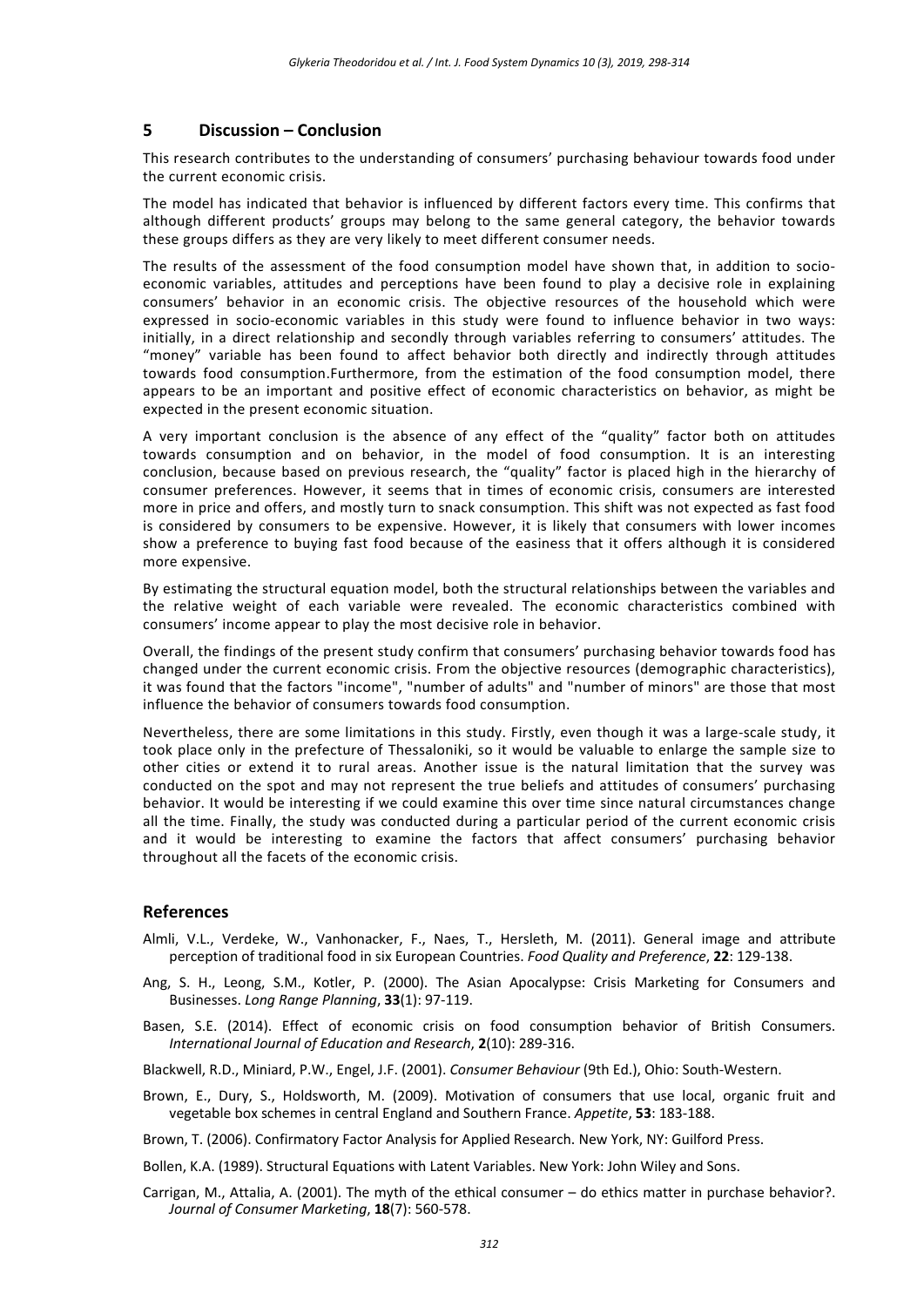- Eertmans, A., Baeyens, F., van den Bergh, O. (2001). Food likes and their relative importance in human eating behavior: review and preliminary suggestions for health promotion. *Health Education Research*, **16**: 4430456.
- EL.STAT (2012). Monthly bulletins, Hellenic Statistical Service, October 2009‐May 2011, July 2012.
- Eurostat (2014). Unemployment Statistics Available at: http://epp.eurostat.ec.europa.eu/ statistics\_explained/index.php/Unemployment\_statistics, 2014.

Fieldhouse, P. (1996). Food and Nutrition: Customs and Culture, Geomhelm, London.

- Ferrell, O.C., Hartline, M.D. (2002). Marketing Strategy, 4th Edition. Thomson South‐Western, United States of America.
- Flatters, P., Willmott, M. (2009). Understanding the post‐recession consumer, *Harvard Business Review*, **7**(8): 106‐112.
- Fotopoulos, Ch., Krystallis, A., Vassallo, M., Pagiaslis, A. (2009). Food Choice Questionnaire (FCQ) revisited. Suggestions for the development of an enhanced general food motivation model. *Appetite*, **52**:199‐208.
- Frangos, Chr., Constantinos, C., Frangos, C., Sotiropoulos, I., Orfanos, V., Toudas, K., Gkika, E. (2012.). The Effects of the Greek Economic Crisis on Eating Habits and Psychological Attitudes of Young People: A Sample Survey among Greek University Students, Proceedings of the World Congress on Engineering, Vol (WCE), Vol. 1, 2012, July 4 ‐ 6, 2012, London, U.K.
- Furaiji, F., Katuszynska, M., Wawrzyniak, A. (2012). An empirical study of the factors influencing consumer behavior in the electric appliances market. *Contemporary Economics*, **6**(3): 76‐86.
- Gorsuch, R. (1983). Factor Analysis (2nd ed.). Hillsdale, NJ: Erlbaum.
- Howard, J.A. (1983). Marketing theory of the firm. *Journal of Marketing*, **47**: 90‐100.
- Jöreskog, K.G., Sörbom, D. (2001). LISREL 8.50: structural equation modeling with the SIMPLIS command language. Scientific Software International Inc., Chicago.
- Jöreskog, K.G., Sörbom, D. (1993). LISREL 8: Structural Equation Modelling with the SIMPLIS Command Language. Scientific Software International Inc., Chicago.
- Kachigan, S. (1991). Multivariate Statistical Methods: A Conceptual Approach (2nd ed.). New York, NY: Radius Press.
- Karelakis, C., Abas, Z., Galanopoulos, K., Polymeros, K. (2013). Positive effects of the Greek economic crisis on livestock farmer behavior. Agronomy for Sustainable Development DOI10.1007/S13593‐013‐0136‐y.
- Kearney J., (2010). Food consumption trends and drivers. *Philosophical transactions of Royal Society B*, **365**: 2793‐2807.
- KEPE Centre of Planning and Economic Research (2012). Greek Economic Outlook, No. 18, Athens, June: 35‐ 37.
- Kish, L. (1987). Statistical Design for Research. New York, NY: Wiley Series in Probability and Mathematical Statistics‐Applied: John Wiley & Sons.
- Köksal, M.H., Özgül, E. (2007). The relationship between marketing strategies and performance in economic crisis. *Marketing Intelligence & Planning*, **25**(4): 326‐342, 2007.
- Kotler, P. (1994). Marketing management analysis, planning, implementation, and control. Prentice Hall Inc, Englewood Clifts.
- Lazaridis, P. (2003). Household meat demand in Greece: A demand system approach using microdata. *Agribusiness*, **19**: 43‐59.
- Mansoor, D., Jalal, A. (2011). The Global Business Crisis and Consumer Behaviour: Kingdom of Bahrain as a Case Study. *International Journal of Business and Management*, **6** (1): 102‐115.
- Michalopoulos, V.G., Demoussis, M.P. (2001). Greek household consumption of food away from home: A microeconometric approach. *European Review of Agricultural Economics*, **28**: 421‐432.
- Miles, D. (2014). Social Media and Consumer Behavior: A Marketing Study On Using Structural Equation Modeling for Measuring the Social Media Influence On Consumer Behavior. *Journal of Marketing Perspectives*, **2**: 43‐74.
- Mulaik, S. (1972). Foundations of Factor Analysis (2nd ed.). New York, NY: Chapman & Hall Publishing.
- Ness, M., Ness, M., Brennan, M., Oughton, E., Ritson, C., Ruto, E. (2010). Modelling consumer behaviour intentions towards food with implications for marketing quality low – input and organic food. *Food Quality and Preference*, **21**: 100‐111.